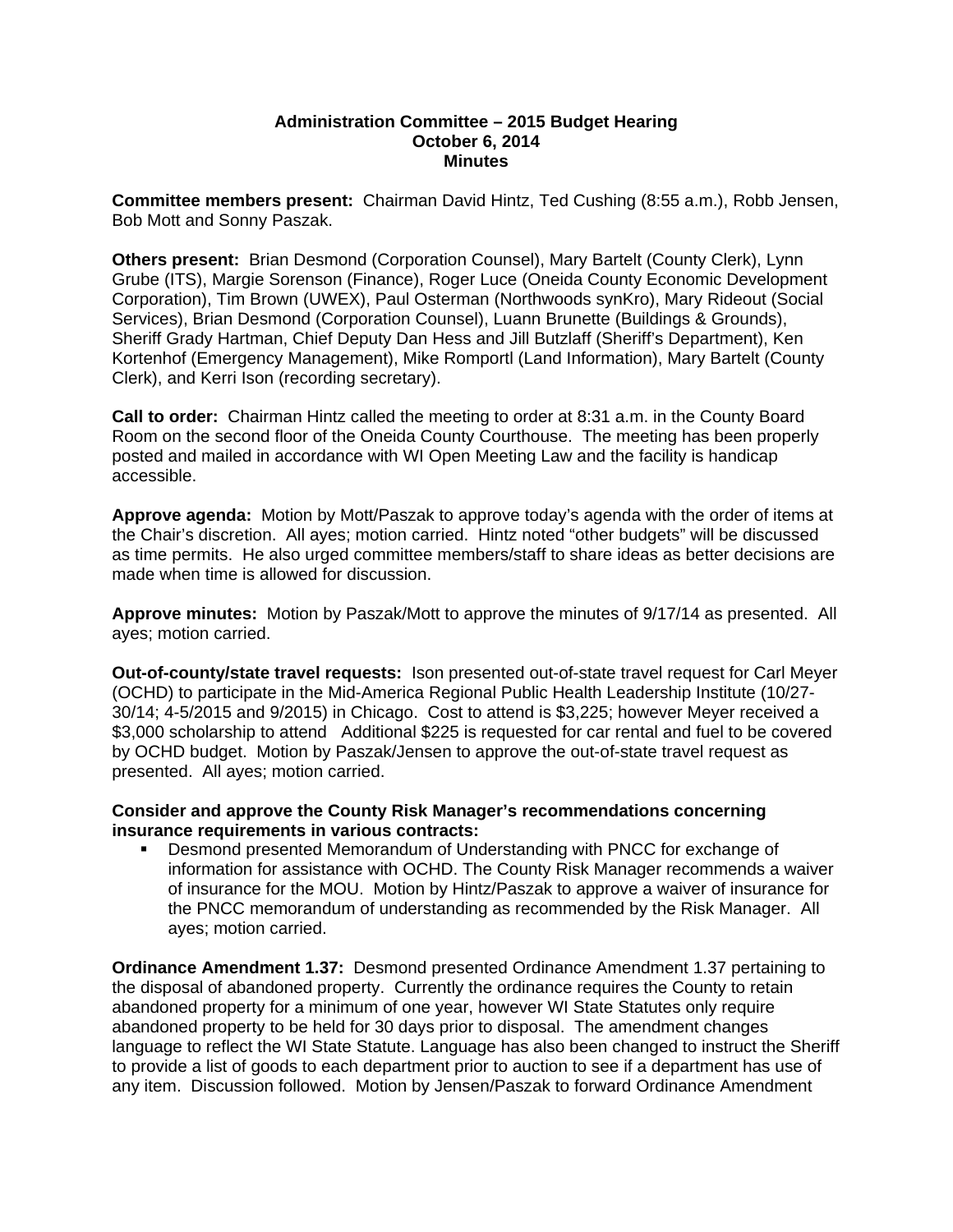1.37 to the full County Board for their consideration. All ayes; motion carried. Label as consent agenda item.

## **Vouchers, reports, purchase orders and line item transfers:**

## County Clerk:

**Bartelt reviewed vouchers and purchase orders in detail. Motion by Cushing/Mott to** approve the vouchers and purchase orders for the County Clerk as presented.

Treasurer:

- Ostermann reviewed vouchers in detail. Motion by Cushing/Paszak to approve the Treasurer's vouchers as presented. All ayes; motion carried.
- Ostermann presented Designation of Public Depositories resolution, listing all financial institutions the County will be doing business with over the next year. Discussion followed. Motion by Cushing/Jensen to approve Designation of Public Depositories resolution and forward to full County Board for consideration. All ayes; motion carried. Label as consent agenda item.
- **Ostermann presented resolution delegating investment authority to the Finance Director.** Lengthy discussion followed. Motion by Jensen/Paszak to approve the resolution delegating investment authority and forward to the full County Board for consideration. All ayes; motion carried. Label as consent agenda item.

ITS:

- Grube discussed vouchers in detail. Discussion followed regarding telephone savings and billing procedures. Motion by Jensen/Mott to approve ITS vouchers as presented. All ayes; motion carried.
- Grube discussed line item transfers in detail. Motion by Cushing/Paszak to approve the line item transfers as presented. All ayes; motion carried.

## Finance:

- **Motion by Cushing/Jensen to approve Finance bills as presented. All ayes; motion** carried.
- Committee members were provided the general investment summary for the period ending 8/31/14 for review.
- Motion by Cushing/Mott to approve the line item transfers for Tourism, Sheriff's Department, Social Services and Department on Aging. All ayes; motion carried.

**Oneida County Broadband Application:** Hintz noted the Technology Committee recommended that OCEDC form the Oneida County Technology Committee to take over role of technology improvements for the County. During last year's budget hearings, the County designated \$23,000 for this purpose. Luce provided application information for a WI Public Service Commission broadband expansion grant for under-served and un-served populations and is requesting that \$10,000 of those funds be allocated to the project. The deadline to submit proposals is 10/13/14 with awards being announced 60 days after that. Commitments from the school districts, Town of Minocqua have been made and are awaiting response from Howard Young and Ministry Health Care.

Brown discussed proposed project areas (towers already exist) including Squirrel Hill, Minocqua; Timber Ridge Road, Minocqua/Hazelhurst and Willow Road, Tripoli. Osterman discussed the service Northwoods synKro provides, noting service can be month-by-month with no activation fees and cables do not have to be installed underground as placement of equipment is on existing towers. Lengthy discussion followed.

 Motion by Jensen/Mott to approve \$10,000 for the Oneida County Broadband application. Discussion followed. All ayes; motion carried.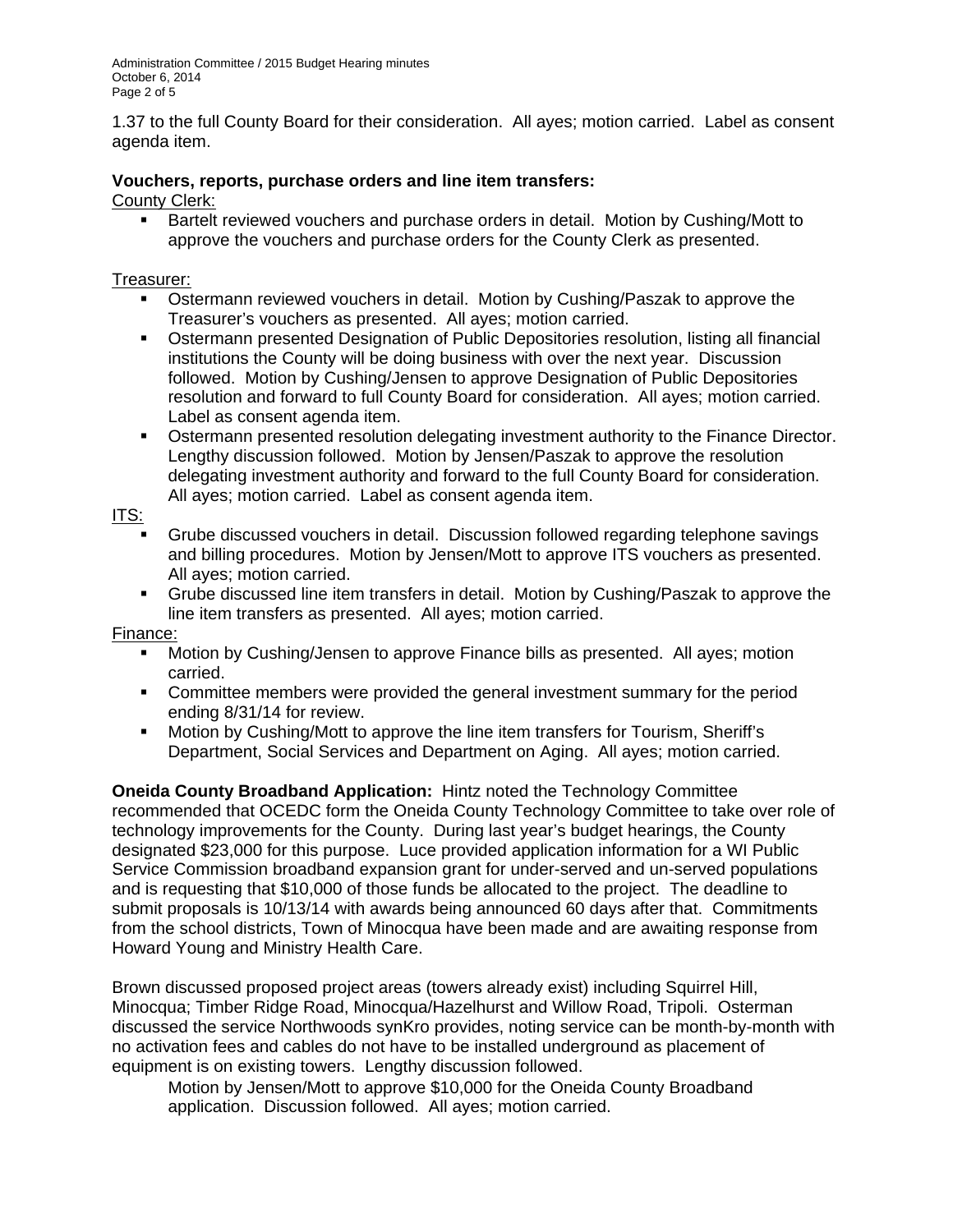**2015 budget preview:** Sorenson reviewed budget preview handouts including 2015 budget summary cover page, history of tax levy changes, and explained levy limits. Sorenson reviewed the preliminary changes to gross tax levy for 2015. Discussion was held regarding wages and health insurance. It was noted the starting point is \$486,350 over the levy limits.

- Motion by Cushing/Hintz to apply \$250,000 from the general fund to reduce the tax levy. Discussion followed regarding wages. All ayes; motion carried.
- Motion by Cushing/Jensen to change the wage increase proposal to mirror CPI at 1.6%, reducing the wage increase from \$292,000 to \$200,000. Discussion followed. All ayes; motion carried.

Discussion followed regarding a setting a goal (i.e. getting to levy limits, a zero increase to the tax levy, etc.). Discussion followed regarding capital projects, history, reversal of actions taken during budget hearings at County Board, etc.

Review of handouts continued including sales tax, general interest earnings, fees, stumpage sales, penalty and interest of property taxes, personnel changes to budget, summary of CIP, review and the history of general fund. Discussion was held regarding designated and undesignated fund balances.

**Social Services:** Rideout reviewed the 2015 Social Services proposed budget handout noting the tax levy remains the same as 2014. Highlights include: absorbing cost of AODA assessments as HSC did not reapply for grant, using regular staff for energy assistance program, increase in Chapter 55 Protective Placements (replace funding cut in 2014), increase in out-of-home care settings, increase in advertising and training to hire/retain qualified social workers. Rideout discussed specific accounts and projects estimating that \$389,000 will be returned to the general fund at the end of 2014. Discussion followed.

- Motion by Cushing/Paszak to reduce the 2015 Social Services proposed budget by \$35,000. Discussion followed. Cushing/Paszak to amend motion to reduce the 2015 Social Services proposed budget by \$50,000. Discussion followed. All ayes; motion carried.
- Motion by Cushing/Jensen to approve the 2015 Social Services proposed budget as amended and forward to the full County Board for consideration. All ayes; motion carried.

**Corporation Counsel:** Desmond was present to discuss the 2015 Corporation Counsel proposed budget. Discussion followed.

 Motion by Jensen/Paszak to approve the 2015 Corporation Counsel proposed budget as presented and forward to the full County Board for consideration. Discussion followed. All ayes; motion carried.

**Buildings & Grounds:** Brunette was present to discuss the 2015 Buildings and Grounds proposed budget. Discussion followed. It was noted \$6,000 for the next three years was submitted as a capital improvement project but is now included in the departmental budget.

 Motion by Paszak/Cushing to approve the 2015 Buildings and Grounds proposed budget presented and forward to the full County Board for consideration. All ayes; motion carried.

Recessed for lunch at 12:08 p.m.; reconvened at 1:15 p.m.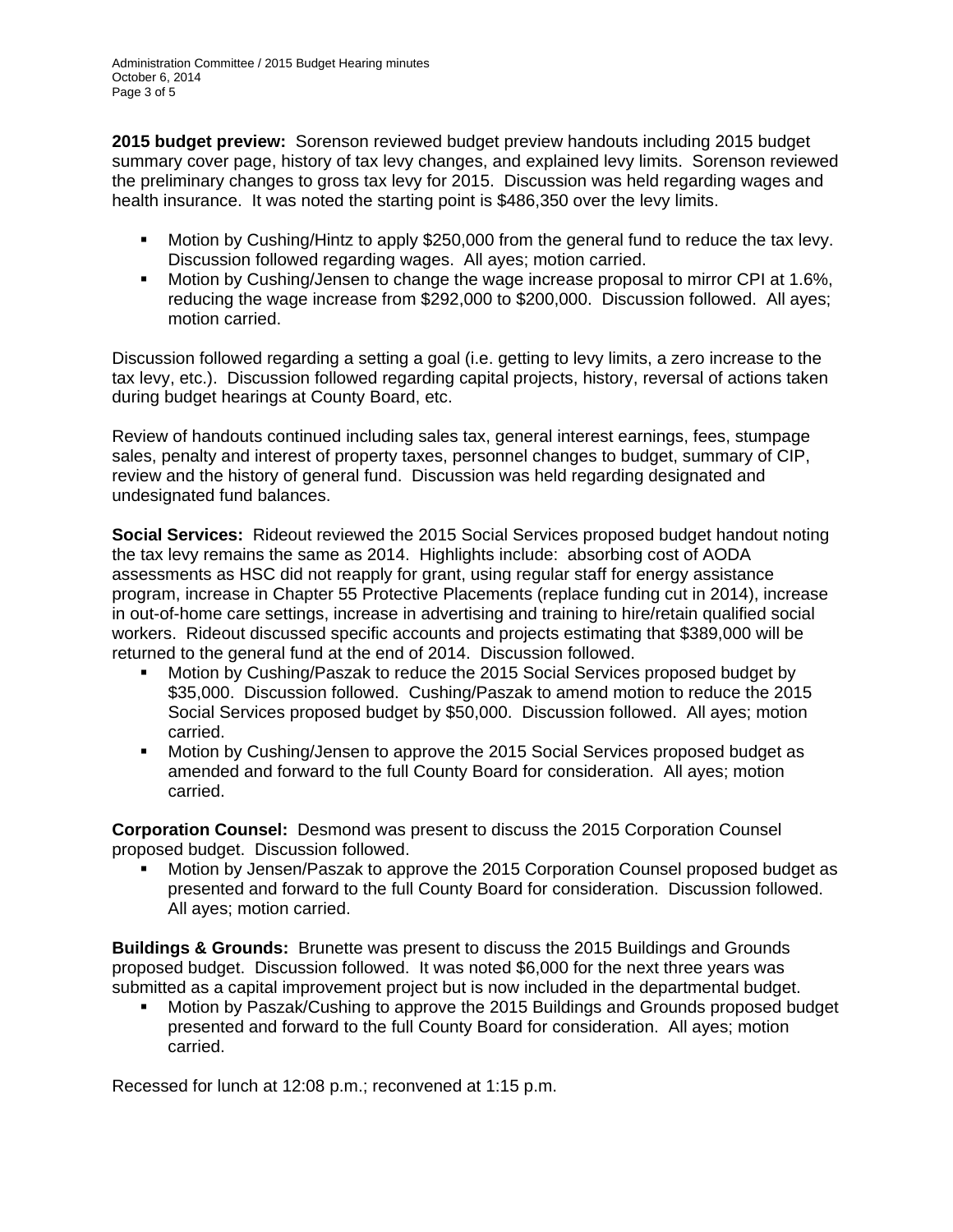**Other budgets:** Sorenson reviewed the 2015 County Board/Committees and Commissions proposed budgets. Discussion followed.

 Motion by Cushing/Mott to approve the 2015 County Board/Committees and Commissions proposed budgets and forward to the full County Board for consideration. All ayes; motion carried.

Sorenson reviewed the 2015 Central Postage and Central Telephone proposed budgets.

 Motion by Jensen/Paszak to approve the 2015 Central Postage and Central Postage proposed budgets and forward to the full County Board for consideration. All ayes; motion carried.

**Sheriff's Department:** Sheriff Hartman, Chief Deputy Hess and Butzlaff were present to discuss the 2015 Sheriff's Department proposed budget and provided several handouts for review. Lengthy discussion followed.

- Motion by Cushing/Hintz to transfer \$52,618 from the radio project continuing appropriation account to the general fund. Four ayes; one nay – motion carried.
- **Motion by Jensen/Cushing to apply \$50,000 from the general fund to the levy.** Discussion followed. All ayes; motion carried.

Discussion followed regarding the fund balance for the records management project.

Committee requested the Sheriff's Department reduce expenses by an additional \$21,000 and to return on Wednesday with an itemized list of reductions.

Discussion followed regarding the proposed purchase of a new armored vehicle. The state has offered an \$114,000 grant towards the purchase of a new ART. The CIP Committee recommendation is to apply \$100,000 from the general fund and apply the proceeds from the sale of the current vehicle to the remaining balance needed to make the purchase.

 Motion by Cushing/Paszak to approve the 2015 Sheriff's Department proposed budget pending the requested \$21,000 decrease. All ayes; motion carried.

**Emergency Management:** Kortenhof was present to discuss the 2015 Emergency Management proposed budget. A summary handout was provided for review noting the increase to the 2015 budget is due to personnel expenses. Lengthy discussion followed regarding continuing appropriations, state aids, the impact of the City ambulance service had on revenue, recovery rate on service, volunteer service providers, and services provided, etc.

**Motion by Cushing/Paszak to approve the 2015 the Emergency Management proposed** budget and forward to the full County Board for consideration. All ayes; motion carried. Lengthy discussion continued regarding ambulance service.

**Other budgets (continued):** Sorenson reviewed the 2015 Central Duplicating, Finance Department, Independent Audit, Cost Allocation Plan, Central Purchasing, Sundry General Government, Regional Reference Library, and North Central Regional Planning proposed budgets.

 Motion by Cushing/Jensen to approve the other proposed budgets as discussed. All ayes; motion carried.

Cushing excused at 3:00 p.m.

**Land Information:** Romportl was present to discuss the 2015 Land Information proposed budget. A large part of the project budget is a result of land records fees collected by Register